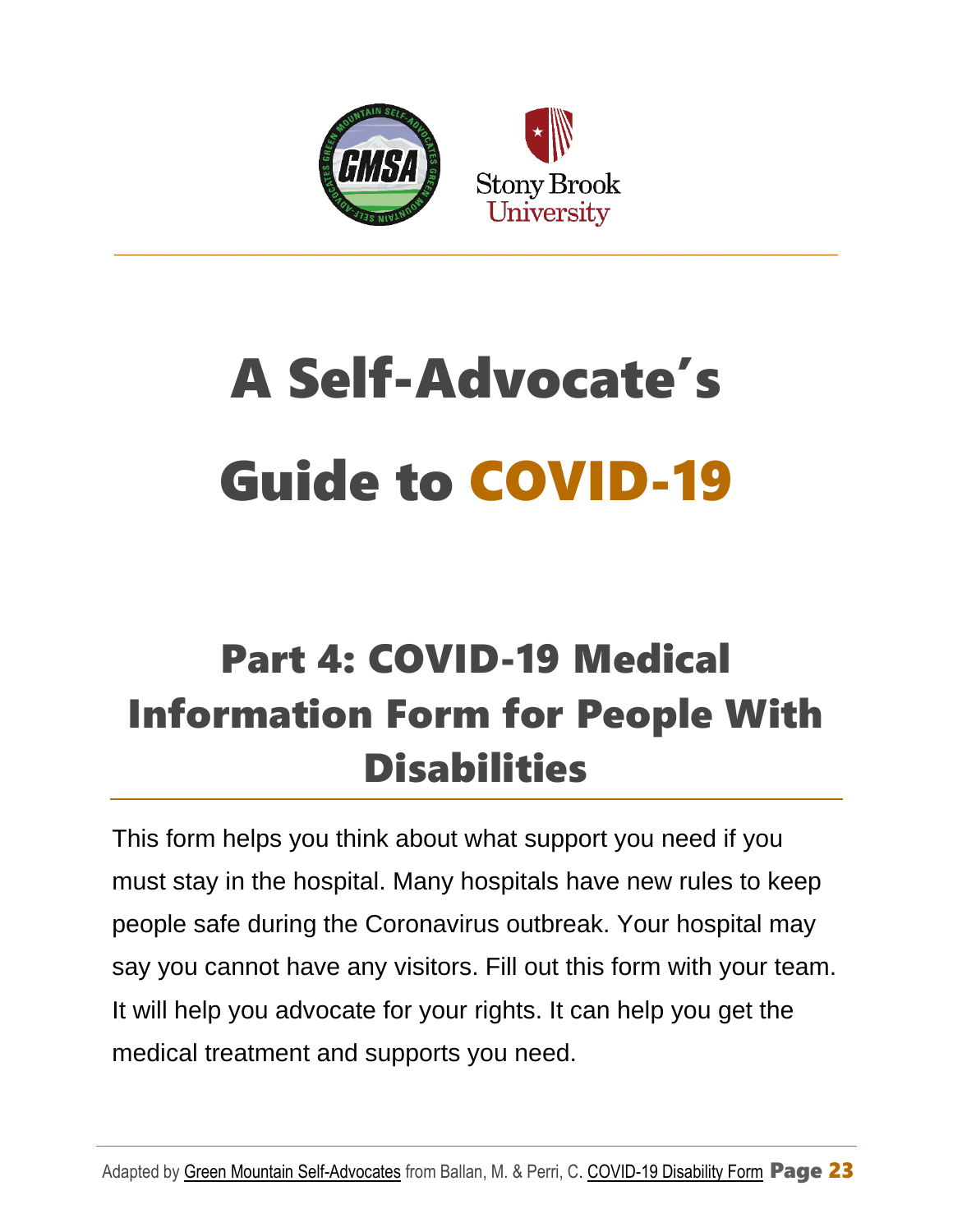# COVID-19 Medical Information Form for People With Disabilities

# **I am a person with a disability.**

## **Please read this before you help me.**

#### **My name:** \_\_\_\_\_\_\_\_\_\_\_\_\_\_\_\_\_\_\_\_\_\_\_\_\_\_\_\_\_\_\_\_\_\_\_\_\_\_\_\_\_\_\_\_\_\_\_

**I** like to be called: **We allex** a set of  $\mathcal{L}$  is a set of  $\mathcal{L}$  is a set of  $\mathcal{L}$  is a set of  $\mathcal{L}$ 



**I communicate by:** (check all that apply)

- $\square$  Talking
- □ Writing or typing
- $\square$  Pictures
- $\square$  Sign Language
- $\square$  Pointing to words
- $\square$  Using a device

Please describe: \_\_\_\_\_\_\_\_\_\_\_\_\_\_\_\_\_\_\_\_\_\_\_\_\_\_\_\_\_\_\_\_\_\_\_\_\_\_\_\_\_\_\_\_\_\_

# **If you do not understand me, please call:**

| Name:  |  |  |  |
|--------|--|--|--|
| Phone: |  |  |  |

#### **My doctor's name:** \_\_\_\_\_\_\_\_\_\_\_\_\_\_\_\_\_\_\_\_\_\_\_\_\_\_\_\_\_\_\_\_\_\_\_\_\_\_\_\_

#### **My doctor's phone:** <u>and the set of the set of the set of the set of the set of the set of the set of the set of the set of the set of the set of the set of the set of the set of the set of the set of the set of the set o</u>



### **My typical reaction to a medical exam:**

- □ Cooperate
- □ Afraid
- $\Box$  Try to stop what you are doing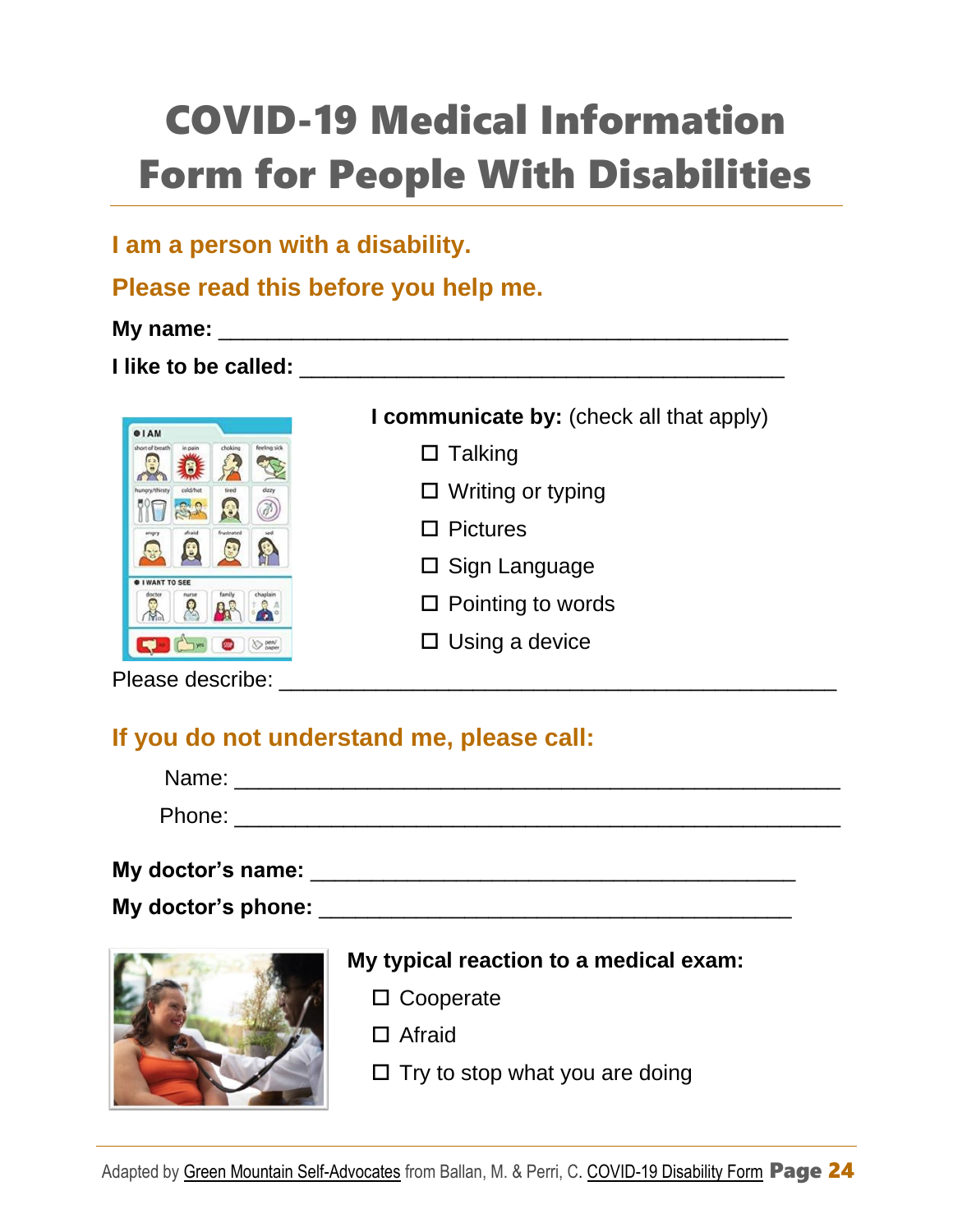| I do not like it when doctors or nurses (please describe): |  |
|------------------------------------------------------------|--|
|------------------------------------------------------------|--|

**I like it when doctors or nurses** (please describe): \_\_\_\_\_\_\_\_\_\_\_\_\_\_\_\_\_\_\_\_\_\_\_\_\_\_\_

\_\_\_\_\_\_\_\_\_\_\_\_\_\_\_\_\_\_\_\_\_\_\_\_\_\_\_\_\_\_\_\_\_\_\_\_\_\_\_\_\_\_\_\_\_\_\_\_\_\_\_\_\_\_\_\_\_\_\_

\_\_\_\_\_\_\_\_\_\_\_\_\_\_\_\_\_\_\_\_\_\_\_\_\_\_\_\_\_\_\_\_\_\_\_\_\_\_\_\_\_\_\_\_\_\_\_\_\_\_\_\_\_\_\_\_\_\_\_

\_\_\_\_\_\_\_\_\_\_\_\_\_\_\_\_\_\_\_\_\_\_\_\_\_\_\_\_\_\_\_\_\_\_\_\_\_\_\_\_\_\_\_\_\_\_\_\_\_\_\_\_\_\_\_\_\_\_\_\_

\_\_\_\_\_\_\_\_\_\_\_\_\_\_\_\_\_\_\_\_\_\_\_\_\_\_\_\_\_\_\_\_\_\_\_\_\_\_\_\_\_\_\_\_\_\_\_\_\_\_\_\_

\_\_\_\_\_\_\_\_\_\_\_\_\_\_\_\_\_\_\_\_\_\_\_\_\_\_\_\_\_\_\_\_\_\_\_\_\_\_\_\_\_\_\_\_\_\_\_\_\_\_\_\_

\_\_\_\_\_\_\_\_\_\_\_\_\_\_\_\_\_\_\_\_\_\_\_\_\_\_\_\_\_\_\_\_\_\_\_\_\_\_\_\_\_\_\_\_\_\_\_\_\_\_\_\_

#### **Medical Problems I go to the doctor for** (e.g. diabetes, seizures,

smoking, heart problems)**:** \_\_\_\_\_\_\_\_\_\_\_\_\_\_\_\_\_\_\_\_\_\_\_\_\_\_\_\_\_\_\_\_\_\_\_\_\_\_

#### **My current medications:** <u>and the set of the set of the set of the set of the set of the set of the set of the set of the set of the set of the set of the set of the set of the set of the set of the set of the set of the </u>



**I** am allergic to: **with a set of the set of the set of the set of the set of the set of the set of the set of the set of the set of the set of the set of the set of the set of the set of the set of the set of the set of** 



 **I might get upset from** (e.g. touch, noises, lighting, smells)**:**

\_\_\_\_\_\_\_\_\_\_\_\_\_\_\_\_\_\_\_\_\_\_\_\_\_\_\_\_\_\_\_\_\_\_\_\_\_\_\_\_\_\_\_\_\_\_\_

\_\_\_\_\_\_\_\_\_\_\_\_\_\_\_\_\_\_\_\_\_\_\_\_\_\_\_\_\_\_\_\_\_\_\_\_\_\_\_\_\_\_\_\_\_\_\_

**If I get upset the best way to help me:**\_\_\_\_\_\_\_\_\_\_\_\_\_\_\_\_\_\_\_\_\_\_\_\_\_\_\_\_

**If I am in pain, I show it by:** \_\_\_\_\_\_\_\_\_\_\_\_\_\_\_\_\_\_\_\_\_\_\_\_\_\_\_\_\_\_\_\_\_\_\_\_



I am my own Guardian I have a Substitute Decision Maker I have a Guardian **I** I have a Supported Decision-Making Team

\_\_\_\_\_\_\_\_\_\_\_\_\_\_\_\_\_\_\_\_\_\_\_\_\_\_\_\_\_\_\_\_\_\_\_\_\_\_\_\_\_\_\_\_\_\_\_\_\_\_\_\_\_\_\_\_\_\_\_\_

\_\_\_\_\_\_\_\_\_\_\_\_\_\_\_\_\_\_\_\_\_\_\_\_\_\_\_\_\_\_\_\_\_\_\_\_\_\_\_\_\_\_\_\_\_\_\_\_\_\_\_\_\_\_\_\_\_\_\_\_

\_\_\_\_\_\_\_\_\_\_\_\_\_\_\_\_\_\_\_\_\_\_\_\_\_\_\_\_\_\_\_\_\_\_\_\_\_\_\_\_\_\_\_\_\_\_\_\_\_\_\_\_\_\_\_\_\_\_\_\_